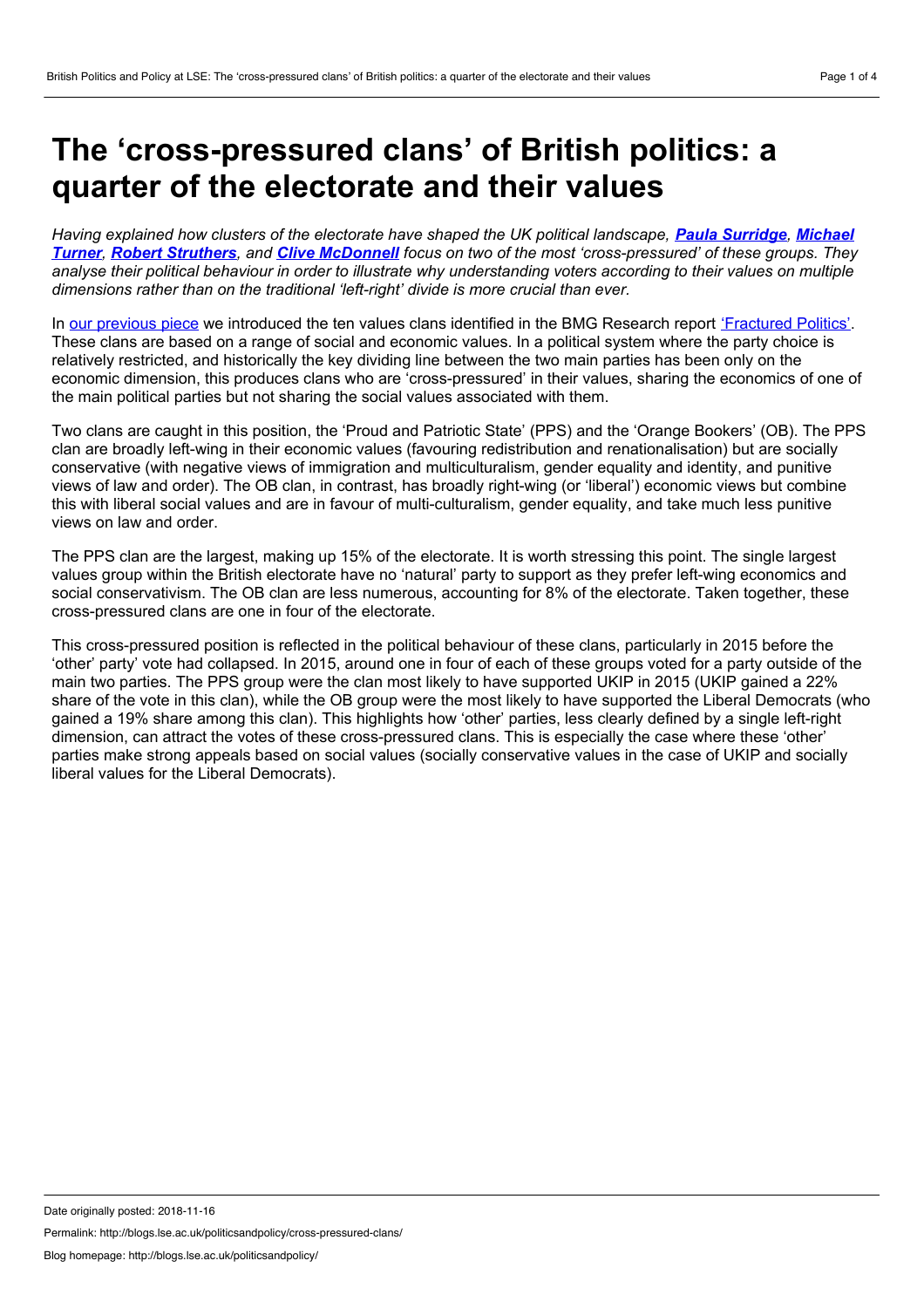

Unweighted Base: Total (17428); TMM (1067); MWL (1174); OB (1397); GGC (1981); BTI (2254); NHS (1940); SAR (1533  $(2603)$ ; APY  $(1249)$ 

As well as their 2015 voting behaviour, these two clans are particularly distinctive in the education [qualifications](http://blogs.lse.ac.uk/politicsandpolicy/the-education-effect/) of their members. The OB clan are the most highly educated of all the clans, well over half of this group hold a degree level qualification (or higher); in contrast the PPS clan are least well educated having both the lowest proportion with a degree and the highest proportion with no qualifications.

The groups are also distinct in terms of their household incomes. Over a third of those in the OB group are in the top 25% of household incomes, compared with less than 15% of the PPS. It is this combination of the economic and the social which produces these cross-pressured positions. The economic interests of the OB group are most likely to be best served by low taxation, but their high levels of education also lead to liberal attitudes on other issues. For the PPS group higher taxation and welfare spending is likely to be in their economic interest but a lack of education leads them to be conservative on social issues.

This is further reflected in the issues they feel are most pressing for the country. For the OB group it is Brexit which most exorcises them: more than 40% of this group say leaving the EU is the most important issue facing society. The NHS appears as their second most important issue, though some way behind Brexit as a concern. The PPS group are much less likely to say Brexit is the most important issue and among this group both immigration (28%) and the NHS (22%) are greater causes for concern. This divide reflects the EU Referendum votes of the two clans. While the OB clan are overwhelmingly remain voters (more than eight in ten voted Remain), the PPS clan are equally overwhelmingly Leave voters.

Given that there were higher 'third' party shares for these groups in 2015 and the cross-pressured nature of their value positions, it is especially interesting to look at how they changed in voting behaviour between 2015 and 2017. When faced with parties which seemed to be in decline (and in some cases where no candidate was available), how did these voters negotiate the two main parties?

Permalink: http://blogs.lse.ac.uk/politicsandpolicy/cross-pressured-clans/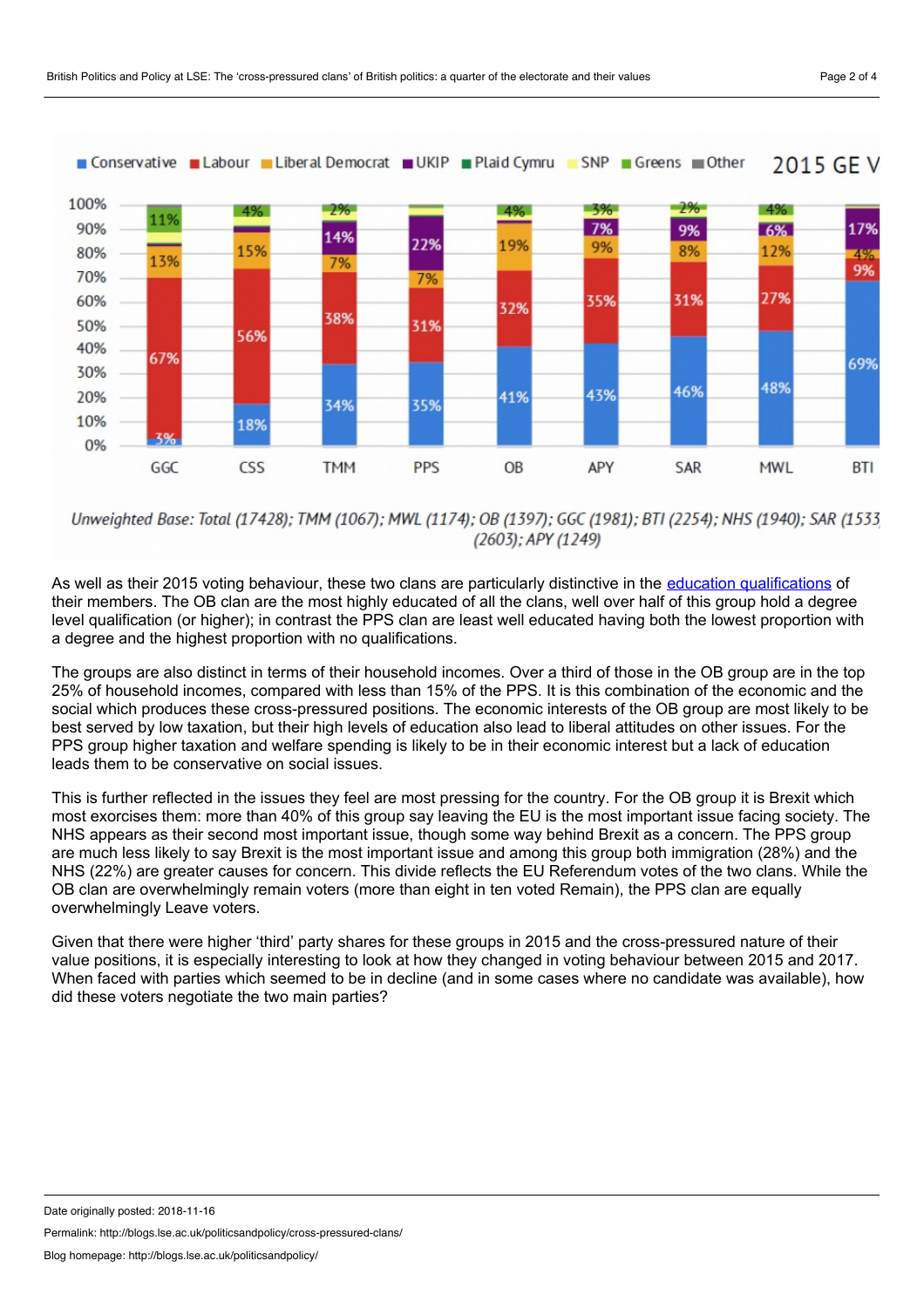

Unweighted Base: Total (17428); TMM (1067); MWL (1174); OB (1397); GGC (1981); BTI (2254); NHS (1940); SAR (1533); ( (2603); APY (1249)

The OB clan were one of four who saw a declining share of the vote for the Conservatives between 2015 and 2017; these groups are the four most 'liberal' of the clans (they were also the four most pro-Remain though the largest swing away from the Conservatives is not among the most pro-Remain group). The PPS group saw a rise in the share of the vote for both the major parties, but this was much larger for the Conservatives than for Labour. In the 2017 election, it appears that economic values were outweighed by social values so that the two cross-pressured clans swung more according to their positions on issues such as multiculturalism, gender equality and the environment than on their position on taxation and welfare.

These cross-pressured clans are especially interesting and sharply illustrate the analytical power of understanding groups according to their value clusters on multiple dimensions rather than relying on 'old' heuristics such as 'leftright' position or socio-economic position alone. These groups make up almost a quarter of the electorate and the current major parties seem to be unable to make appeals to them that connect with their 'natural' economic leanings. It is among these cross-pressured clans that any 'new' political grouping could be created. While the political elite chatter endlessly about new 'centrist' parties, the voters for whom this pressure is felt most keenly are not in the 'centre' of politics but rather combine opposing poles of economic and social domains.

## **About the Authors**

 $\frac{1}{2}$  ,  $\frac{1}{2}$  ,  $\frac{1}{2}$  ,  $\frac{1}{2}$  ,  $\frac{1}{2}$  ,  $\frac{1}{2}$  ,  $\frac{1}{2}$  ,  $\frac{1}{2}$  ,  $\frac{1}{2}$  ,  $\frac{1}{2}$ 

**Paula Surridge** is Senior Lecturer at the University of Bristol.



Permalink: http://blogs.lse.ac.uk/politicsandpolicy/cross-pressured-clans/

Blog homepage: http://blogs.lse.ac.uk/politicsandpolicy/

The detailed report on this research can be found [here.](https://www.bmgresearch.co.uk/wp-content/uploads/2018/10/CONFIDENTIAL_FRACTURED_POLITICS_TURNER_M_ET_AL_2018_V4.pdf) You can find your values clan by answering the questions [here.](https://bmgvaluesclans.bmgresearch.co.uk/wix/2/p1869293692.aspx)